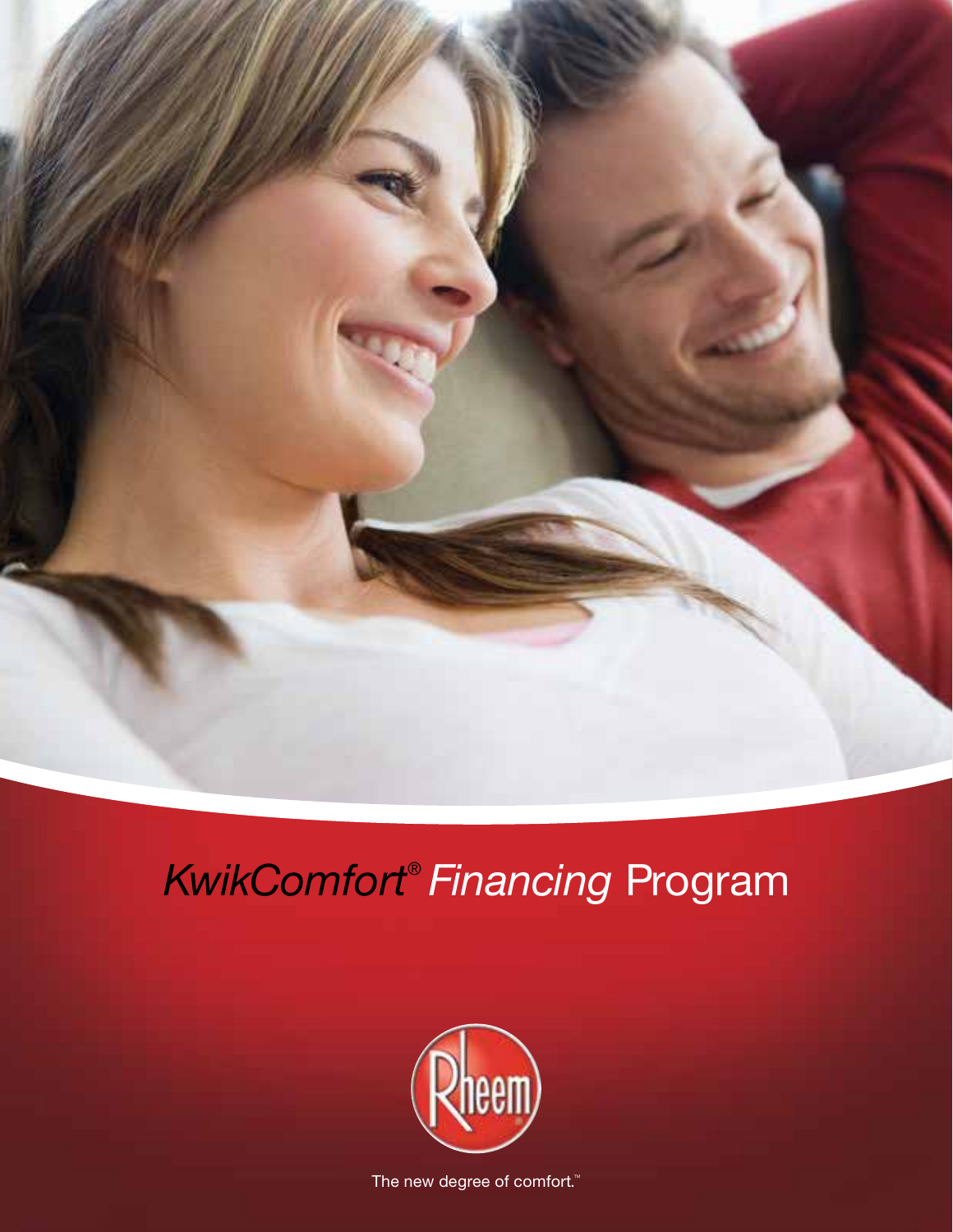The Rheem *KwikComfort® Financing* program is designed to do one thing: **help you increase sales** by making it even easier for your customers to get their new Rheem product. We've added features and benefits that will appeal to you and your customers. Plus, our sales staff is here to give support and make the financing process as streamlined as possible.





#### **BENEFITS OF FINANCING** By offering the Rheem *KwikComfort® Financing*

program to your customers, you're providing them with a variety of financing options to help them get the Rheem home comfort system they need on a payment plan that fits their budget.

With stricter regulations and lenders continuing to exit the market, consumers have fewer credit options available to them. Meanwhile, confidence is on the rise and families are beginning to make purchases that they had been putting off. Payment options encourage consumer spending, and that makes financing more important and valuable than ever.

### **How financing benefits Dealers:**

- Can increase sales up to 50%
- Sell larger projects
- Broaden your customer base
- Improve your close ratio



#### **UNDERSTANDING YOUR CUSTOMERS**

When it comes to financing, there are three basic types of customers:

**1) Credit-Smart** – These customers are finance-savvy and have money but would rather buy now and pay later. WPDI (with payment deferred interest) plans will appeal to them.

**2) Credit-Conscious** – These customers follow a strict monthly budget. They're looking for a fixedpayment plan so there are no surprises month-tomonth.

**3) Credit-Dependent** – These customers tend to have poor credit, so they're looking for a plan that lets them make the lowest monthly payment possible.

By understanding these three types of customers, you're able to better direct customers to the offer that's most appealing to them.

#### **As a general rule:**

Longer-term promotions help make large-ticket purchases more affordable. Shorter-term promotions appeal to customers making

smaller purchases.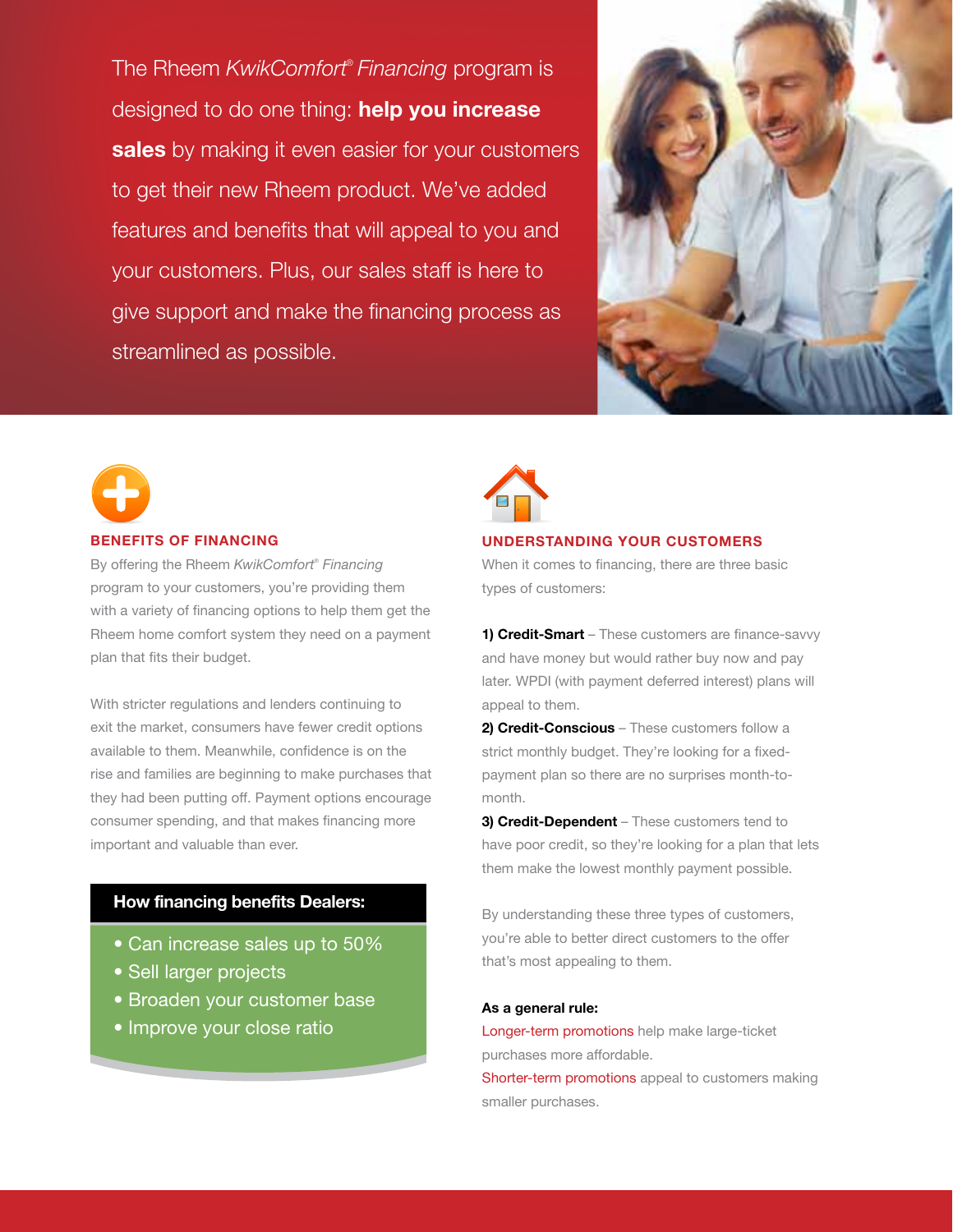

#### **RHEEM SALES SUPPORT**

The Rheem *KwikComfort® Financing* program offers a wide range of options and benefits to your customers. But just as important, we're focused on supporting you, the Dealer.

# HELPING YOU CLOSE SALES



#### **RHEEM SUPPORTS YOU WITH:**

#### **Point-of-sale processing**

- Instant applications
- Credit line increases

#### **Higher ticket sales**

- Payment estimator
- Training courses

#### **Training**

- How to use financing to sell vs. repair
- How to use marketing tools for ROI selling
- How to execute in-home customer experience

#### **Solution-based selling**

- Integrating KwikComfort® into the sales process
- Pricing credit into the job bid
- Selling to customers based on their needs

#### **Lead generation**

- Customer list
- E-mail capture
- Business locator

#### **Program management**

- Comprehensive reporting
- Monthly statements
- Supply orders
- User permissions